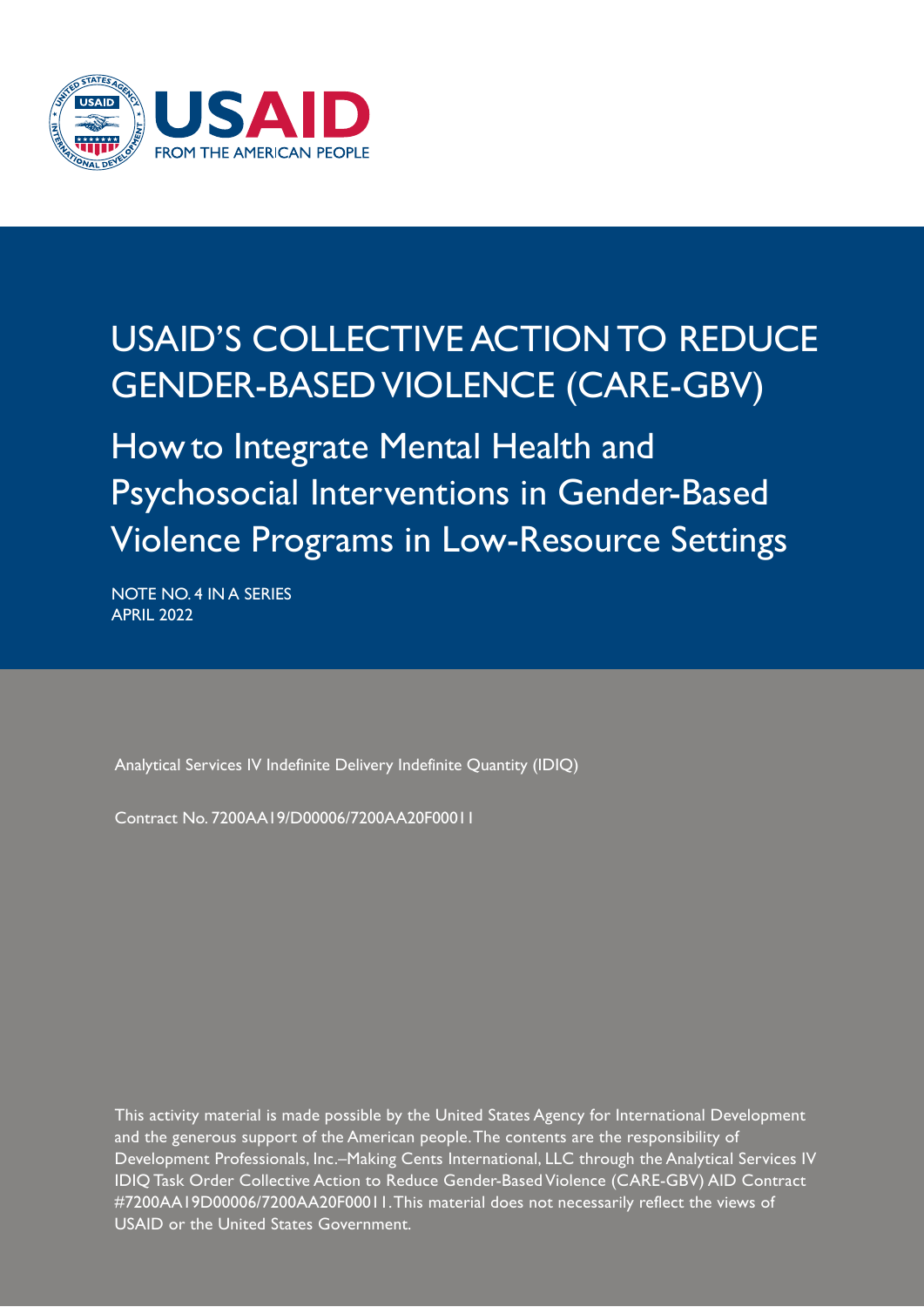# **How to Integrate Mental Health and Psychosocial Interventions in Gender-Based Violence Programs in Low-Resource Settings**

## **Overview**

Around the world, there is an increasing awareness about the importance of mental health and psychosocial support (MHPSS) as part of genderbased violence (GBV) prevention and response programming.This how-to note describes MHPSS interventions and how USAID and implementing partners can integrate them into programs and activities.The note defines important terminology and provides a rationale for why MHPSS interventions are important in GBV programming. It also provides a framework to guide the design and implementation of GBV MHPSS interventions, program considerations, illustrative activities, a case study, and succinct "dos and don'ts" for MHPSS programming.While this how-to note offers an introduction to MHPSS in GBV programming, it should not be viewed as an exhaustive resource and should be paired with accompanying resources provided at the end of this note.

# **Why MHPSS in GBV Programs?**

MHPSS is an essential component of a multisectoral response to GBV, and MHPSS outcomes should be integrated into health, justice, education, social services, and other sectoral initiatives that address GBV.While survivors' experiences vary, the impacts of GBV on mental health and psychosocial well-being can have farreaching consequences for individuals, families, and communities. Psychological effects of GBV can include feelings of fear, sadness, guilt, and anger, as well as anxiety, depression, self-harm, suicidal ideation, and addiction.Alongside social consequences, such as stigma, isolation, and

# **Ensuring Well-Being in GBV Prevention Programming**

*"Even programs focused on violence prevention will touch the lives of many women who have already experienced abuse. If 20 percent of women in a setting experience intimate partner violence, for example, at least one in every five female staff, facilitators, and workshop participants will have, too. For some, discussing violence may cause earlier trauma to resurface; others may need immediate support to cope with ongoing abuse. Organizations must train staff to respond appropriately to disclosures of abuse, including any legal requirements to report the abuse of children or vulnerable adults, and establish referral pathways to professional health, legal, and psychosocial services."* 

– [Prevention Collaborative](https://prevention-collaborative.org/guide-programming/ensuring-well-being/)

discrimination, these effects can contribute to difficulties in maintaining or establishing relationships and disruptions to work, caregiving, and education. Addressing the mental health and psychosocial needs of survivors and those disproportionately at risk of GBV is critical to promoting healing, empowerment, and meaningful participation in education, economic, and civic activities. This work amplifies positive outcomes across development.

1 | 2 | 3 | **4**4 | 5 | 6 | 7 | 8 | 9 | 1 0

## HOW-TO NOTE SERIES #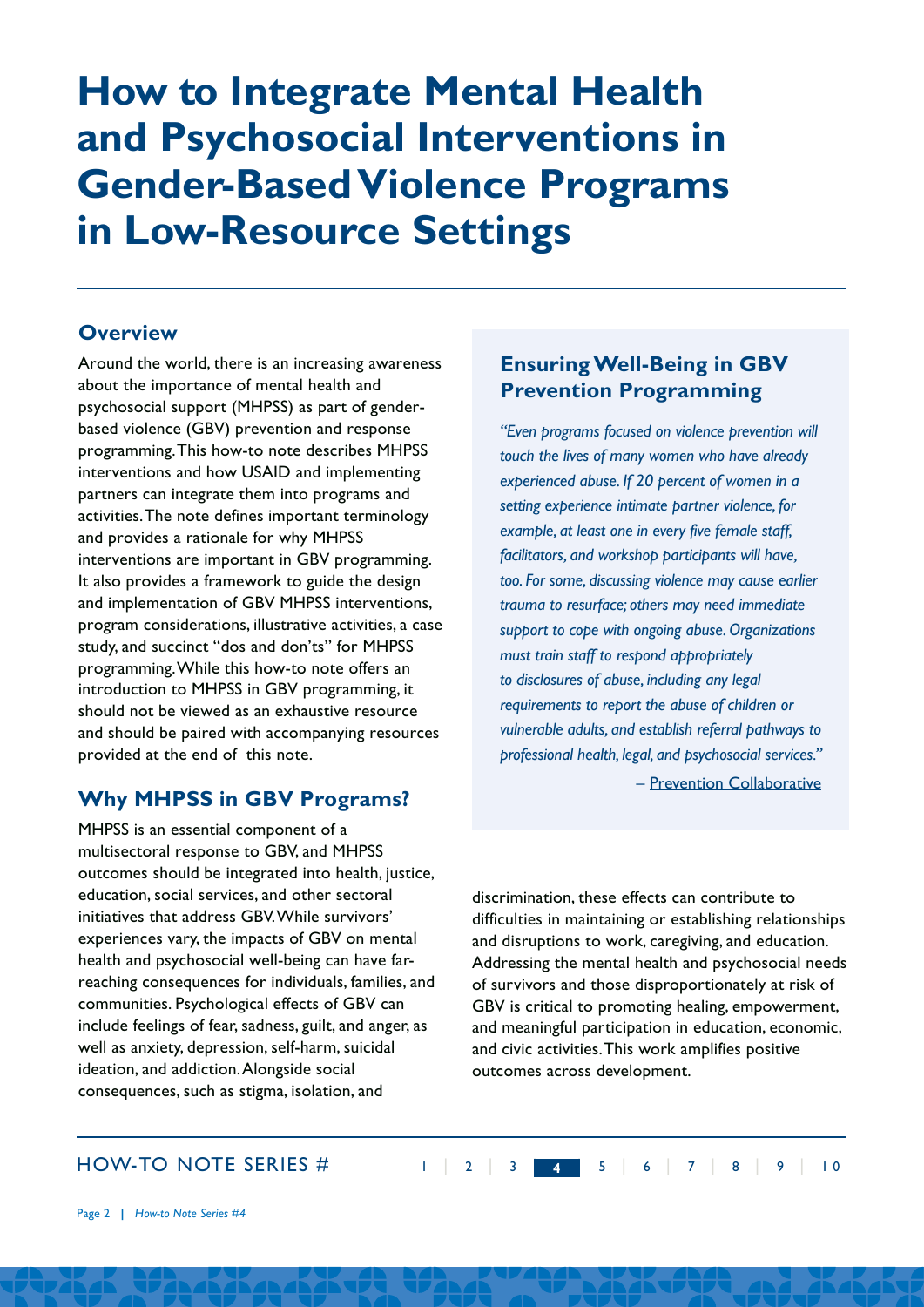#### **Table 1. Key definitions**

| <b>Mental health</b>                                        | Mental health encompasses dynamic states of emotional, psychological, and<br>social well-being. These states affect how individuals think, feel, act, respond to<br>stress, and relate to others. <sup>1</sup> When in a state of mental wellness, individuals can<br>cope with adversity and experience a full range of emotions but return to a<br>place of emotional equilibrium. <sup>2</sup> Mental health is culturally defined; reactions to<br>adversity and a functioning state of well-being look different across the world.                                                                                                                                                                                                                                                                                                                                                                                                                                                                                                                                                                                                                                                                                                                                                                                                                                                                                                                                                                    |  |
|-------------------------------------------------------------|------------------------------------------------------------------------------------------------------------------------------------------------------------------------------------------------------------------------------------------------------------------------------------------------------------------------------------------------------------------------------------------------------------------------------------------------------------------------------------------------------------------------------------------------------------------------------------------------------------------------------------------------------------------------------------------------------------------------------------------------------------------------------------------------------------------------------------------------------------------------------------------------------------------------------------------------------------------------------------------------------------------------------------------------------------------------------------------------------------------------------------------------------------------------------------------------------------------------------------------------------------------------------------------------------------------------------------------------------------------------------------------------------------------------------------------------------------------------------------------------------------|--|
| <b>Psychosocial</b>                                         | The term "psychosocial" reflects the interaction between psychological<br>dimensions of an individual (such as thoughts, emotions, feelings, and reactions)<br>and their social context (including their environment, relationships with others,<br>community, and culture). <sup>3</sup> Psychosocial well-being is context-specific and<br>culturally defined. The terms "mental health" and "psychosocial well-being" are<br>often used interchangeably. <sup>4</sup>                                                                                                                                                                                                                                                                                                                                                                                                                                                                                                                                                                                                                                                                                                                                                                                                                                                                                                                                                                                                                                   |  |
| <b>Mental health and</b><br>psychosocial support<br>(MHPSS) | A holistic approach to programming includes both mental health and<br>psychosocial support. These two aspects of programming are closely linked,<br>and the term MHPSS is used to reflect the interrelated nature of these types<br>of programming and their impact on well-being.<br>Mental health programming seeks to address specific mental health,<br>neurological, and substance abuse conditions. Community- and systems-level<br>approaches may include policy work, capacity strengthening, or social and<br>behavior change communications. Interventions focused on addressing mental<br>health conditions of individuals or small groups may include psychotherapy,<br>psychoeducation, and psychopharmacology. These interventions are often<br>delivered by doctors, psychologists, or other formally trained mental health<br>providers, including those with expertise in cultural practices of healing.<br>Psychosocial support is a continuum of programming that works at different<br>layers of care, including with individuals, families, groups, and communities. <sup>5</sup><br>Interventions focus on coping and stress reduction; building interpersonal<br>connections; and addressing psychological, social, and spiritual needs of<br>individuals and communities through respectful and caring relationships.<br>These approaches strengthen collective care mechanisms across families,<br>communities, and cultures to affect both individual and collective well-being. |  |
| Trauma                                                      | Trauma results from events or circumstances that are experienced as deeply<br>distressing. These experiences are often associated with a sense of overwhelm<br>or powerlessness and may adversely affect the functioning and well-being of<br>individuals and groups in many ways, from minor disruptions to debilitating and<br>severe impacts. <sup>6,7</sup>                                                                                                                                                                                                                                                                                                                                                                                                                                                                                                                                                                                                                                                                                                                                                                                                                                                                                                                                                                                                                                                                                                                                            |  |

There is also increasing evidence around the role that MHPSS can play in preventing violence. While poor mental health and psychosocial well-being are not causes of GBV, promoting protective factors<sup>a</sup> at individual, relationship, and community levels—such as empathy, communication skills, coping, emotional regulation, and nurturing family environments—has

been shown to be effective in reducing forms of GBV, such as intimate partner violence.<sup>8,9</sup> When driven by the needs and priorities of survivors and those at risk of GBV, MHPSS can complement and bolster gendertransformative prevention approaches that address root causes of violence such as gender inequality and power imbalances.<sup>10,11</sup>

a. Protective factors are conditions or attributes with a lower likelihood of an individual perpetrating or experiencing violence. These factors occur at the individual, relationship, community, and societal levels.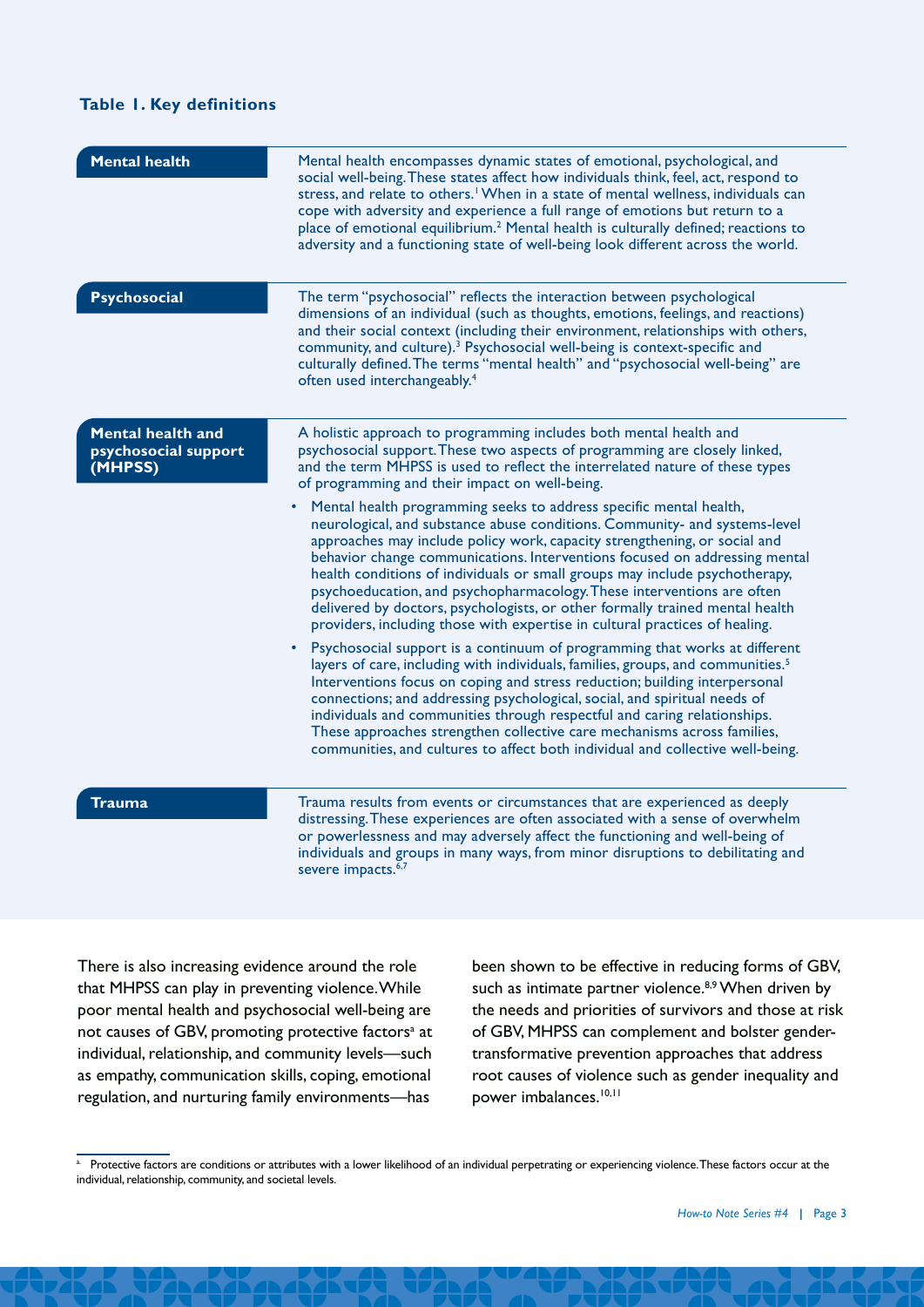# **Foundational Approaches**

Foundational approaches that support MHPSS interventions in GBV programming include MHPSS intervention layers, and survivor-centered, do-noharm, and trauma-informed approaches.

#### **MHPSS Intervention Layers**

Adapted from the Inter-Agency Standing Committee MHPSS Intervention Pyramid,<sup>12</sup> Figure 1 illustrates four complementary layers of support that together form a continuum of care for mental health and psychosocial needs. Examples of GBV programming approaches and interventions at each layer are outlined below.

#### LAYER 1: SOCIAL CONSIDERATIONS IN BASIC SERVICES AND SECURITY

Interventions at layer 1 focus on promoting safe environments and access to a range of quality services to meet the needs of survivors and those at risk of GBV. Examples include reducing threats of violence in public spaces<sup>13</sup> and promoting access to safe, dignified, quality services to minimize the risk of exacerbating a survivor's distress as they seek these services.

Activities at this layer may include training service providers on rights-based and survivor-centered care; conducting safety audits or mapping to identify GBV risks and mitigation strategies; creating and enforcing a code of conduct for project staff related to sexual harassment and sexual exploitation and abuse; and policy and advocacy efforts to strengthen systems of care.

#### LAYER 2: COMMUNITY AND FAMILY SUPPORTS

At layer 2, GBV programs promote mental health and psychosocial well-being by strengthening access to community and family supports. Activities may include establishing peer networks or community safe spaces for groups at higher risk of GBV, such as women, girls, and people with diverse sexual orientation, gender identity and expression, and sex characteristics (SOGIESC); leading skills-building and recreation groups; or conducting community outreach and awareness-raising to reduce biases and harmful attitudes toward survivors and to promote survivorcentered attitudes and practices.

### **Figure 1. The four complementary layers of support that together form a continuum of care for mental health and psychosocial needs**



Adapted from the Inter-Agency Standing Committee MHPSS Intervention Pyramid.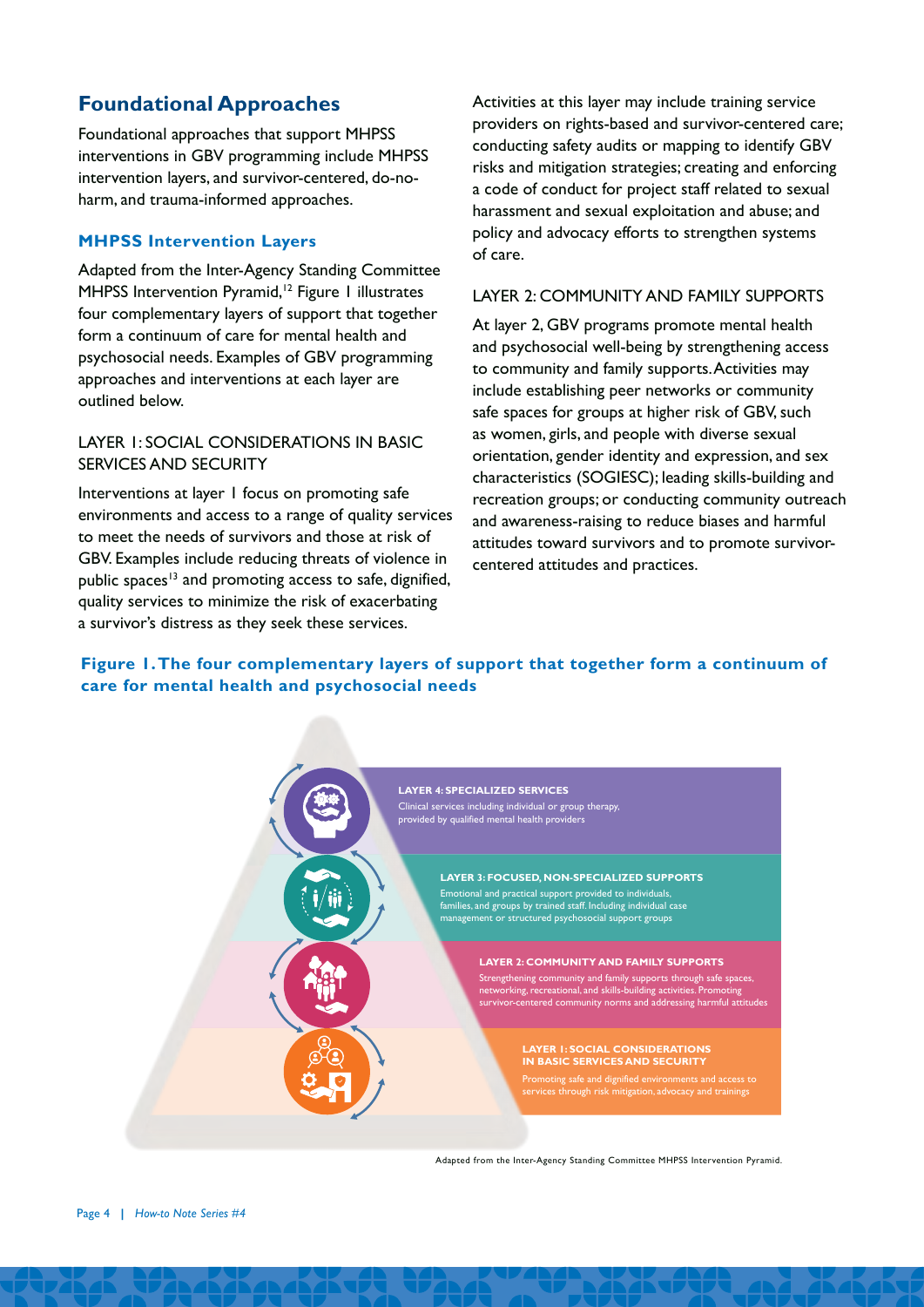#### LAYER 3: FOCUSED, NON-SPECIALIZED SUPPORT

Layer 3 interventions are focused on providing emotional and practical support to survivors of GBV, those at risk, or their family members, in individual or group settings. These activities may include individual GBV case management, counseling services, body-based practices (such as trauma-informed yoga), curriculum-based groups, or other culturally appropriate measures that focus on building or strengthening resiliencies, coping strategies, supportive relationships, and self and collective care.

#### LAYER 4: SPECIALIZED SERVICES

Layer 4 includes clinical psychological, psychiatric, or social services to support survivors of GBV who are experiencing disruptions to their basic functioning or mental health. When staff have appropriate backgrounds and training, GBV programs can provide direct services including individual therapy, group therapy, and other specialized services. Evidence-based interventions include [Common Elements Treatment](https://www.cetaglobal.org/)  [Approach \(CETA\),](https://www.cetaglobal.org/) 14,15 [Interpersonal Psychotherapy](https://div12.org/treatment/interpersonal-psychotherapy-for-depression/#treatment-manuals), 16 and [Cognitive Processing Therapy](https://www.apa.org/ptsd-guideline/treatments/cognitive-processing-therapy).<sup>17</sup> If staff are not equipped to provide these services directly, they should be trained to identify severe signs of distress and make appropriate referrals to services, where they exist.

Traumatic and stressful events affect people in different ways, so the types of support needed will vary. A holistic response requires links between services at every layer. While programs do not need to directly implement interventions at each level, they must map and assess the safety of existing services, identify gaps that they may have the capacity to address, and develop mechanisms to safely link survivors to existing services.

#### **Survivor-centered approach**

For GBV programs, any MHPSS intervention must be grounded in a [survivor-centered approach](https://makingcents.com/wp-content/uploads/2021/01/CARE-GBV-03-Survivor-centered-v9-508c.pdf). This approach focuses on the empowerment of survivors by creating a supportive environment for healing and places the rights of survivors and their unique experiences, needs, strengths, wishes, and challenges at the center of their recovery. A survivor-centered approach starts with recognizing that survivors'

experiences of violence and recovery are shaped by their intersectional identities and focuses on restoring power to each unique individual.<sup>18</sup> This includes taking into account and addressing the MHPSS needs of women and girls, in all their diversity, as well as those of individuals with diverse SOGIESC, whether they have experienced violence or self-identified as survivors.

In addition, systemic factors—including patriarchy and misogyny—that perpetuate overlapping forms of oppression and compound adverse experiences, including experiences of violence, also create environments that can affect individuals' mental health and psychosocial well-being. MHPSS services

## **Trauma-Informed Care**

People who experience traumatic events often express feelings of powerlessness, shame, helplessness, and intense fear. These feelings may linger long after the event has passed and contribute to difficulties in cognitive functioning, coping with normal day-to-day stressors, or building and maintaining trusting relationships. The [Chemonics Trauma-Informed](https://www.chemonics.com/wp-content/uploads/2020/10/TIA_PREPARE_GESI_Checklist_Final-Copy.pdf)  [Approaches to Development Checklist](https://www.chemonics.com/wp-content/uploads/2020/10/TIA_PREPARE_GESI_Checklist_Final-Copy.pdf) provides guidance on applying key principles in trauma-informed care across development contexts that can help restore safety, power, and connection for individuals, families, and communities. Trauma-informed care can look like:

- Providing services in secure, welcoming, and comfortable environments
- Validating feelings and concerns and avoiding judgmental language
- Communicating clearly and avoiding surprises
- Providing information and options to support individuals and families in making their own choices
- Offering opportunities for peer support and community reintegration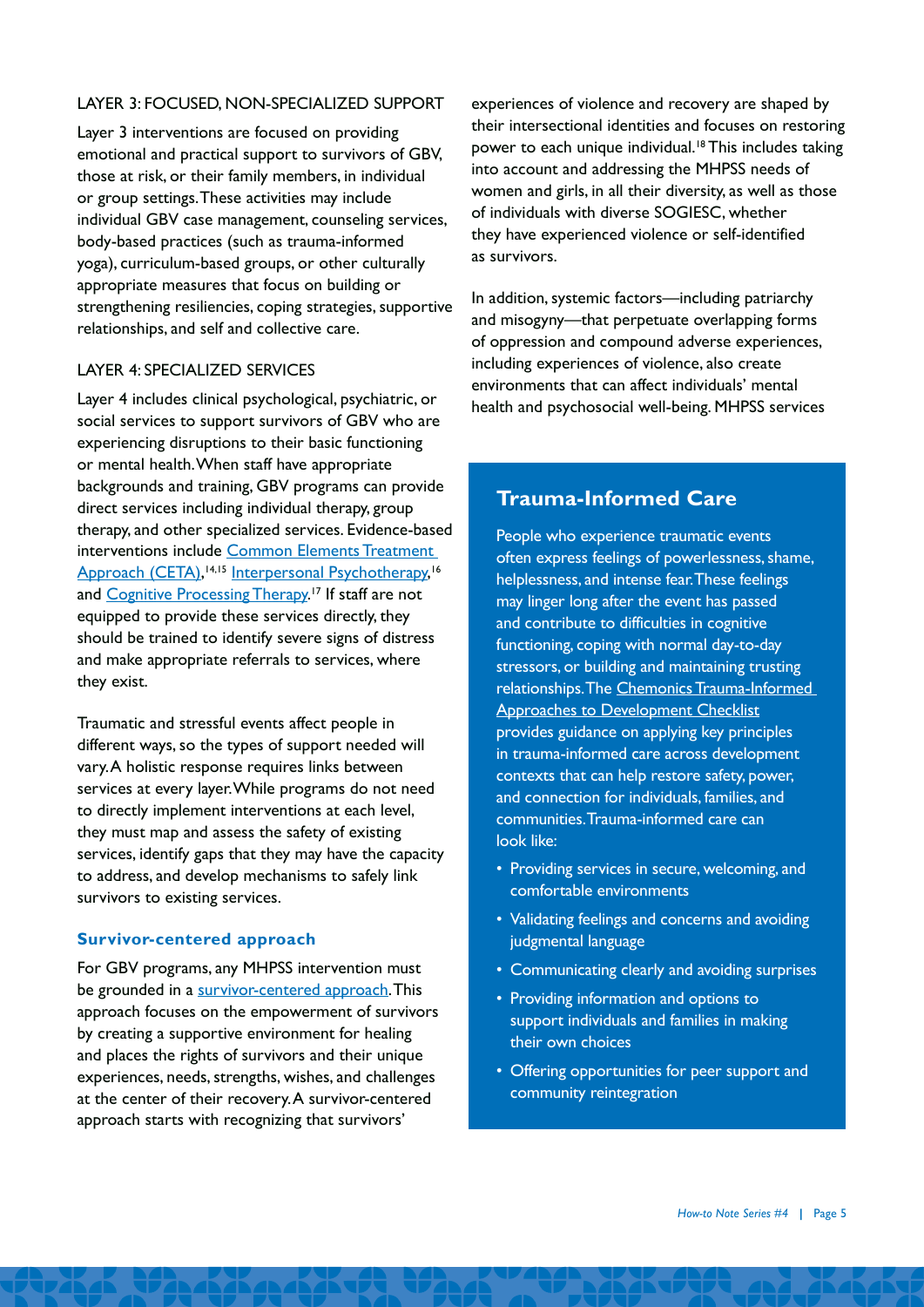to individuals and small groups must be coupled with interventions and work to shift and dismantle systems of oppression.<sup>19</sup> While MHPSS interventions can support the capacity to manage the effects of these structural stressors in everyday life, efforts to push for systemic change and address the structural roots of distress are critical to the survivor-centered approach. These efforts can include activism and the support of social movements.

#### **Do-no-harm approach**

A do-no-harm approach in GBV programming focuses on making sure that programming objectives, actions, and interventions do not—intentionally or unintentionally—compromise the physical and emotional safety of program participants, community members, or staff. To apply this specifically to MHPSS interventions in GBV programming requires an understanding of local practices, existing networks of support, and gendered and cultural aspects of mental health and psychosocial well-being. Interventions must undertake a detailed risk-analysis of programming to assess for the potential to damage local support networks, exacerbate or create mental or psychosocial distress rather than alleviate it, or introduce other risks to safety. Assessments should occur throughout the program cycle and be used to inform and update strategies to mitigate risks of harm.

#### **Trauma-informed approaches**

Trauma-informed approaches respond to both primary and vicarious trauma<sup>21</sup> with policies, procedures, and practices that promote safe, healing, and empowering environments for all staff and program participants, including survivors of GBV. A basic trauma-informed approach follows four key principles:<sup>14</sup>

- **• Realize:** Everyone, at all levels of the agency or organization, should be trained to have a basic understanding of how trauma can affect individuals, families, groups, and communities.
- **• Recognize:** Everyone, at all levels of the agency or organization, should be able to recognize signs of trauma. These signs will be contextually and culturally specific to local meanings and understandings of trauma and can differ based on social identity and the presence of protective and risk factors.
- **• Respond:** Those interacting with individuals, groups, or communities who have experienced traumatic events should receive dedicated training and develop strategies to build institutional capacity so they can respond with culturally appropriate, trauma-informed behaviors and actions. This includes developing and working to increase survivor-centered attitudes and practices among staff through opportunities that promote self-awareness of unconscious biases and attitudes.
- **• Resist re-traumatization:** Organizations and staff should be trained and evaluated on their ability to operate in ways that reduce the risk of re-traumatizing clients and staff. Agencies should address staff wellness, reduce stressful work environments, and foster an environment dedicated to collective care. Agencies should examine policies and standard practices directed at clients for the risks of re-traumatization.

Vicarious trauma refers to trauma that is experienced from listening to, learning about, and/or witnessing traumatic events affecting others. It is sometimes referred to as secondary trauma.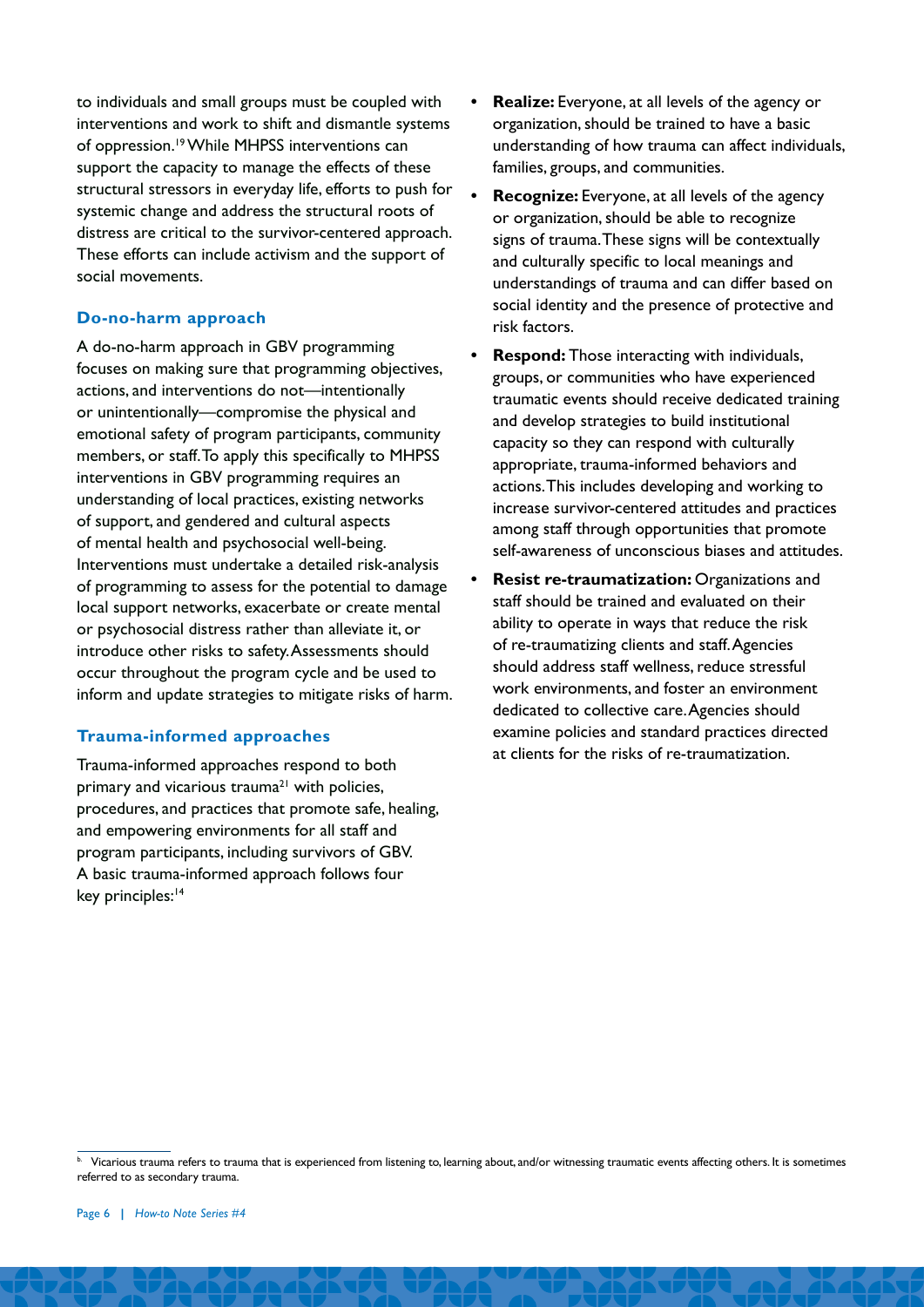# **Program Considerations**

Four critical elements to consider when designing or strengthening MHPSS services in GBV programming are context, co-creation, confidentiality, and staffing.

#### **Context**

Interventions must be firmly rooted in an understanding of local needs, priorities, beliefs, and practices surrounding mental health and psychosocial well-being. Different survivors have different needs, and one program or agency may not be able to appropriately respond to the needs of all survivors. Contextualized MHPSS programming requires community-informed and intersectional approaches that seek to identify, analyze, and determine strategies to safely meet the needs of specific groups of survivors and those at risk of GBV, including individuals with multiple intersecting and marginalized identities (e.g., girls with disabilities, transgender women, women with HIV/AIDs, lesbian women).

### **Co-creation with people at risk of GBV**

Throughout the program cycle, consult with diverse groups of people at risk of GBV, recognizing that survivors of GBV and individuals with lived experiences of mental and psychosocial distress will be among these groups. Programs should also engage locally led women's rights organizations and other groups working on GBV, human rights, and MHPSS, including diverse SOGIESC and disability rights organizations, religious leaders, traditional healers, and men and boys. These consultations should inform which types of MHPSS activities are prioritized and how they are designed, implemented, monitored, and evaluated so that they are safe, inclusive, and responsive.

## **Confidentiality and informed consent**

Interventions should be designed and implemented in ways that do not identify survivors to the wider community and that protect the right of survivors to control their own information. At minimum, data protection and information-sharing protocols must be in place, and individual and group interventions should be provided in locations that offer privacy. Programs must establish appropriate monitoring, evaluation, and learning (MEL) structures for GBV MHPSS programming to protect confidential data. This includes protocols to protect the confidentiality of records and having all reports include aggregated data rather than specifics about reported incidents.

# **Culture, Gender, and Mental Health**

Cultural expressions of mental health are often gendered. It is important to recognize that appropriate and acceptable ways of expressing mental well-being and mental distress often vary significantly across cultures for men, women, and individuals of diverse gender identity and expression. Therefore, it is important to be aware of the local and culturally specific understandings of mental health and well-being, as well as of the culturally specific gender expressions of mental health and well-being.

In many settings, group activities that exclusively focus on survivors of GBV may be stigmatizing, jeopardize confidentiality, and place survivors at risk. Mixed-group interventions that include survivors and nonsurvivors with similar identities and experiences (e.g., adolescent girls) can support safety and confidentiality for survivors, offer an opportunity for participation by survivors who have chosen not to disclose their experience, and promote connections between survivors of violence and individuals who have not experienced GBV.

#### **Staffing**

Qualified staff are essential to MHPSS programming; they should have appropriate levels of organizational support and supervision and meaningful familiarity with local practices and understandings of wellbeing. Assessments of local workforce capacity should inform the design of realistic interventions and the development of staff training packages that build core competencies. Staff safety and well-being are promoted through opportunities for capacity strengthening, debriefing, and support through training, coaching, and supervision practices. These opportunities also increase the ability of staff members to deliver, monitor, and evaluate quality services. Interventions should not be implemented unless training and ongoing technical or clinical supervision can be guaranteed. For additional guidance on staff care, see [How to Embed Self- and Collective-](https://makingcents.com/wp-content/uploads/2022/04/CARE-GBV_05_Self_Collective_Care-v9-508c.pdf)[Care in Organizations Addressing Gender-Based](https://makingcents.com/wp-content/uploads/2022/04/CARE-GBV_05_Self_Collective_Care-v9-508c.pdf) [Violence](https://makingcents.com/wp-content/uploads/2022/04/CARE-GBV_05_Self_Collective_Care-v9-508c.pdf).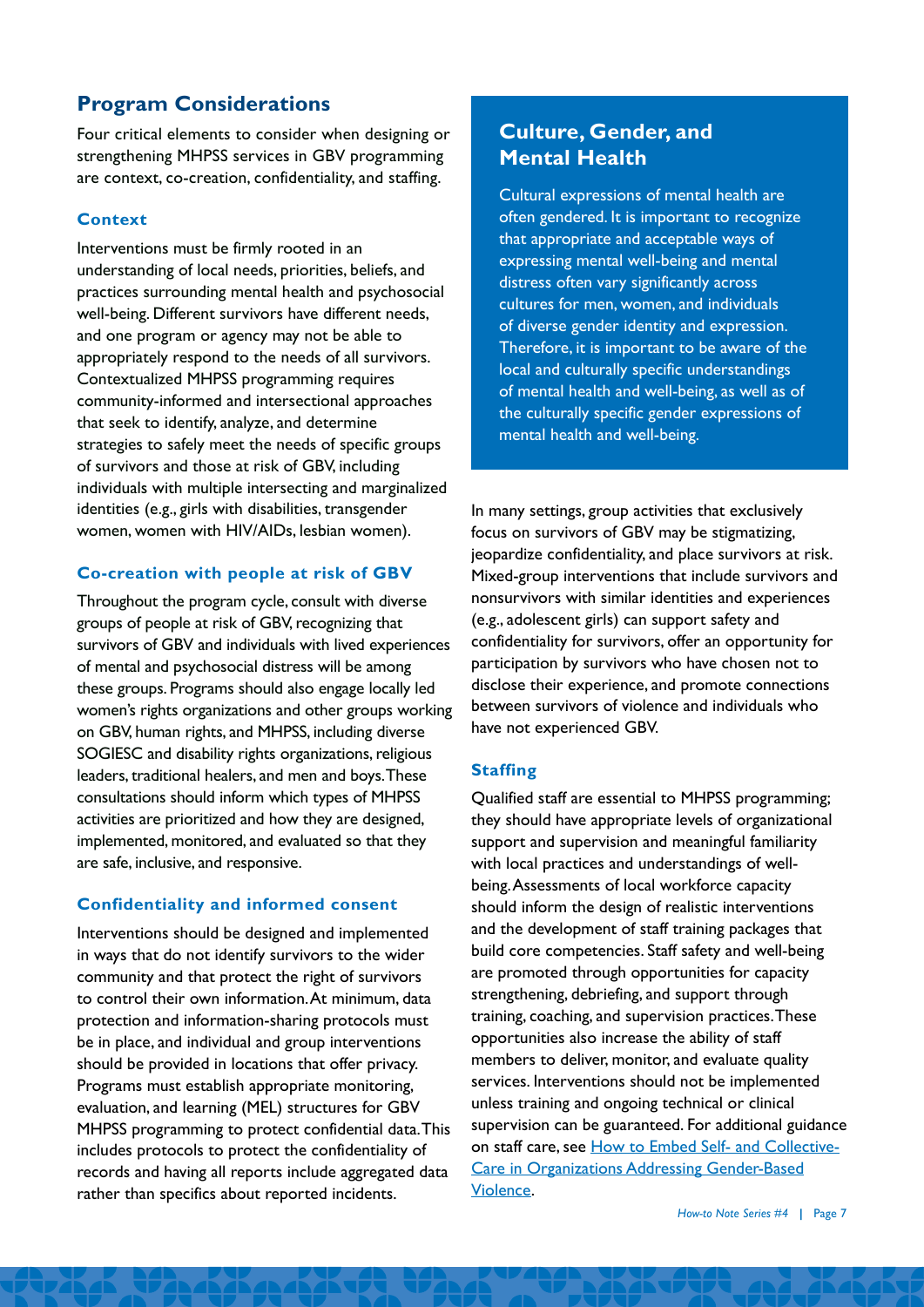# **Illustrative MHPSS Activities for GBV Programming**

Table 2 describes illustrative activities, mapped to each layer of the MHPSS pyramid.

## **Table 2. Illustrative activities for GBV programs for each layer of the MHPSS pyramid.**

| <b>Pyramid Layer</b>                                                | <b>Illustrative Activities for GBV Programs</b>                                                                                                                                                                                                                                                                                                                                                                                                                                                                                                                                                                                                                                                                            |
|---------------------------------------------------------------------|----------------------------------------------------------------------------------------------------------------------------------------------------------------------------------------------------------------------------------------------------------------------------------------------------------------------------------------------------------------------------------------------------------------------------------------------------------------------------------------------------------------------------------------------------------------------------------------------------------------------------------------------------------------------------------------------------------------------------|
| Layer 4: Specialized<br>services                                    | Group or individual therapy by a qualified mental health provider<br>$\bullet$<br>Mapping specialized mental health services and establishing referral<br>$\bullet$<br>pathways among and between health, safety, shelter, economic<br>assistance, justice, and MHPSS services<br>Trainings for project staff on recognizing signs of severe distress and<br>$\bullet$<br>making safe referrals to specialized services<br>Trainings for specialized mental health providers on basic GBV<br>$\bullet$<br>concepts and survivor-centered approaches<br>Capacity and systems strengthening on survivor-centered mental<br>$\bullet$<br>health approaches and interventions for local communities and<br>government agencies |
| Layer 3: Focused, non-<br>specialized support                       | Individual case management for survivors of GBV<br>٠<br>Life skills curricula for adolescent girls and their caregivers <sup><math>c, 20</math></sup><br>$\bullet$<br>Positive parenting or partnership skill-building approaches <sup>21</sup><br>$\bullet$<br>Women's village savings and loan associations (VSLAs) or other<br>$\bullet$<br>livelihood approaches that embed psychosocial components<br>Establishing GBV help lines<br>$\bullet$                                                                                                                                                                                                                                                                        |
| Layer 2: Community and<br>family supports                           | Safe spaces for women and girls <sup>22</sup><br>$\bullet$<br>Peer networks or support groups for men and boy survivors, or<br>$\bullet$<br>survivors with diverse <sup>23</sup> SOGIESC<br>Recreational, skills-building, or educational activities that foster<br>$\bullet$<br>relationships and social connection<br>Community-level campaigns that address harmful norms and behaviors<br>$\bullet$<br>(e.g., victim-blaming, stigmatization)                                                                                                                                                                                                                                                                          |
| Layer I: Social<br>considerations in basic<br>services and security | Safety audits to inform GBV risk mitigation strategies<br>$\bullet$<br>Trainings for service providers, such as police and health care providers,<br>$\bullet$<br>on trauma-informed and survivor-centered approaches and basic<br>psychosocial support<br>Developing and enforcing codes of conduct related to sexual<br>$\bullet$<br>harassment and sexual exploitation and abuse<br>Work with governments and communities to build capacity to<br>$\bullet$<br>strengthen systems of care, including credentialing programs                                                                                                                                                                                             |

**Example 1** As defined by UNICEF, life skills education seeks to equip young people to negotiate and mediate challenges and risks in their lives, and to enable productive participation in society.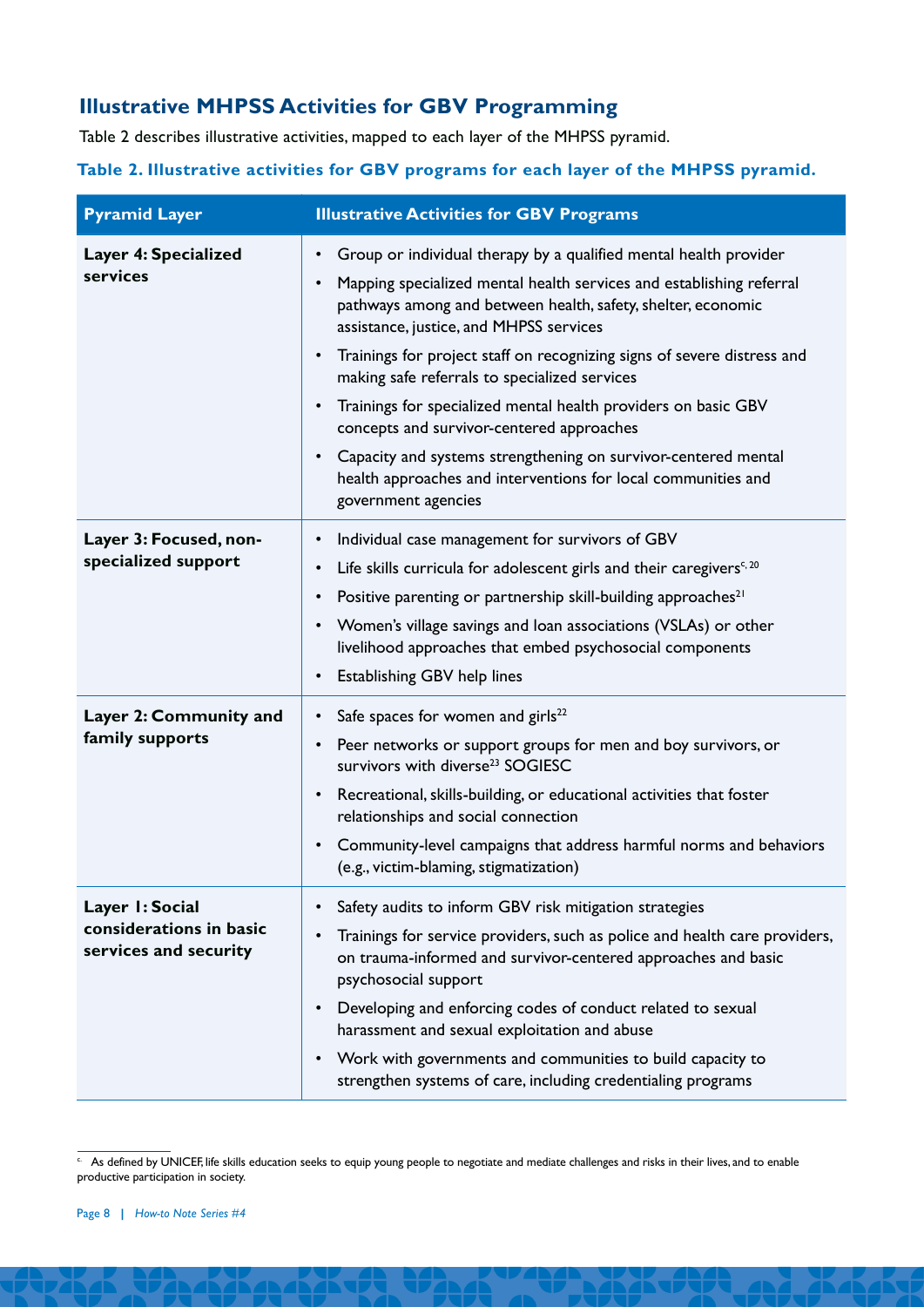# **Case Study: Indashyikirwa Program**

The Indashyikirwa program was designed to reduce intimate partner violence (IPV) and improve the response to and well-being of survivors in rural Rwanda. Drawing on global evidence and promising practices, the Rwanda Women's Network, CARE Rwanda, and Rwandan Men's Network collaborated to develop the program, which features four major components:

*1. Couples' curriculum24* to promote equitable, nonviolent relationships

• Married or cohabitating heterosexual couples with at least one partner participating in CARE Rwanda micro-finance VSLAs were invited to join 21 weekly sessions over the course of five months during which the couples' curriculum was delivered. Couples were not recruited based on known experiences of IPV because of concerns that this approach would be stigmatizing and place survivors at risk.

*2. Community activism* to shift harmful norms and build positive skills, attitudes, and behaviors

• A smaller cohort of couples who completed the couples' curriculum received a 10-day

training on community activism and committed to conducting at least three activism activities per month. These activities aimed to encourage reflection and action around power, violence, and healthy relationships through community conversations and dramas.25

*3. Women's safe* spaces to support survivors of IPV and link to additional services

• Women's safe spaces were established in each intervention community and offered networking, skills-sharing, and livelihood activities, as well as a place for survivors of IPV to seek support and referrals. Female facilitators were recruited from the community and received training and support.

*4. Training and engagement of opinion leaders and service providers* to promote an enabling environment for IPV prevention and response

• Local authorities, religious leaders, police, and health care providers received training on gender, power, IPV, and supportive actions for prevention and response. Program staff also engaged opinion leaders on a quarterly basis to plan and reflect on commitments to prevent and respond to GBV.26

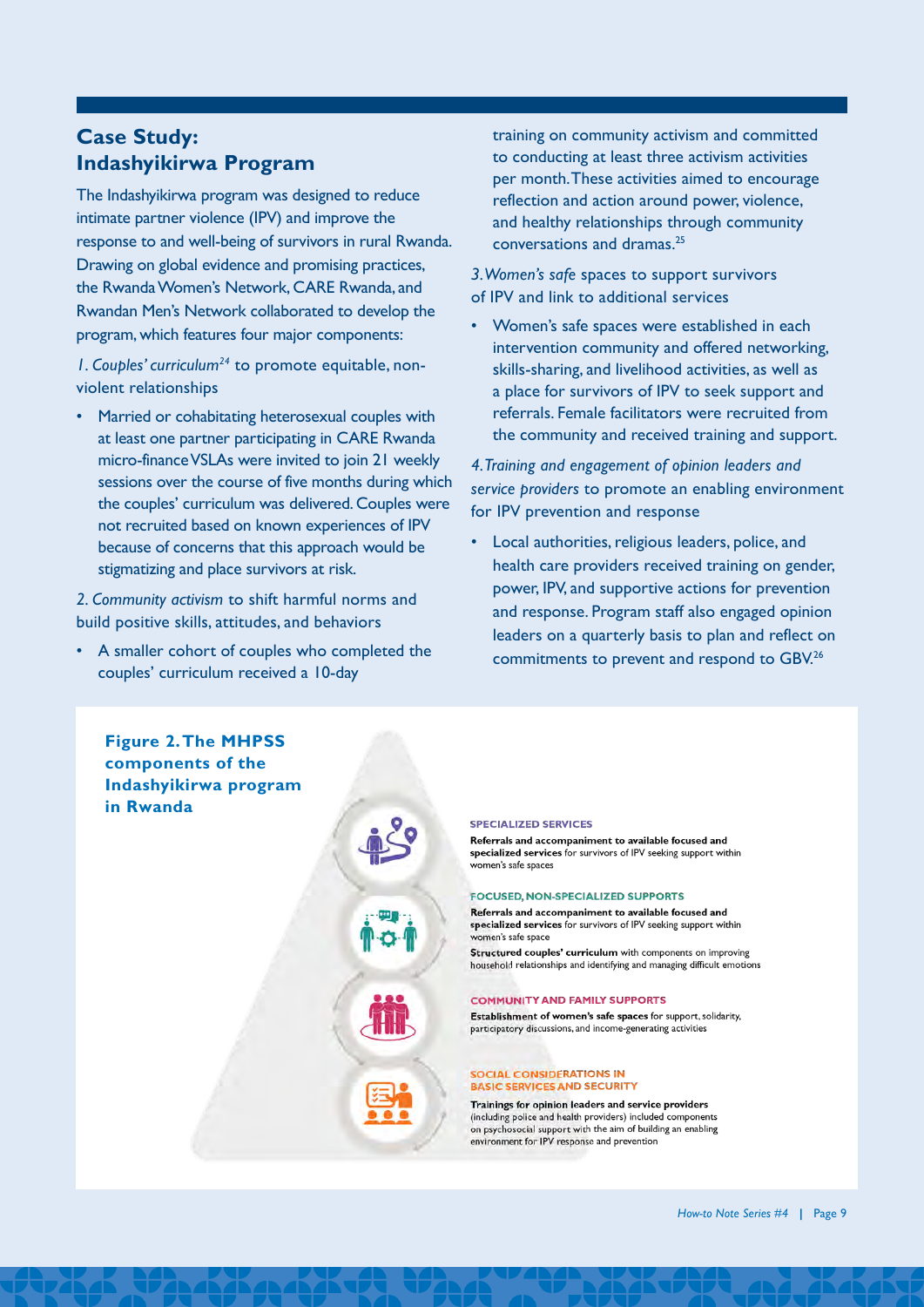#### **Program impact on mental health and psychosocial well-being in Indashyikirwa program case study**

An external evaluation of the Indashyikirwa program was conducted through a community randomized controlled trial and qualitative research. The principal finding of the evaluation was a significant reduction in experiences and perpetration of violence among women and men participating in the couples' curriculum. In addition, insights into the program's impact on mental health and psychosocial well-being are highlighted below.

• Women and men who participated in the couples' curriculum reported significant improvements in mental health, including reduced symptoms of depression.<sup>d, 27</sup>

• Women's safe spaces improved women's social supports and enhanced both formal and informal response services for survivors of IPV, including referral pathways.

*"Many women noted that the solidarity at the safe spaces helped reduce their sense of loneliness and anxiety and meant they could draw on others for emotional and sometimes financial support. Several attendees noted that the quality of the support and care received at the spaces developed their sense of self-worth and strength, which helps to counter the emotional legacy of IPV."28*

More information on Indashyikirwa can be found on the [Prevention Collaboration's](https://prevention-collaborative.org/programme-examples/indashyikirwa/?cat_id=20&scat_id=48) [Knowledge Hub.](https://prevention-collaborative.org/programme-examples/indashyikirwa/?cat_id=20&scat_id=48)

<sup>&</sup>lt;sup>d.</sup> Authors note caution in interpreting reported reductions in depression, as the CES-D 10 scale used is indicative, not diagnostic.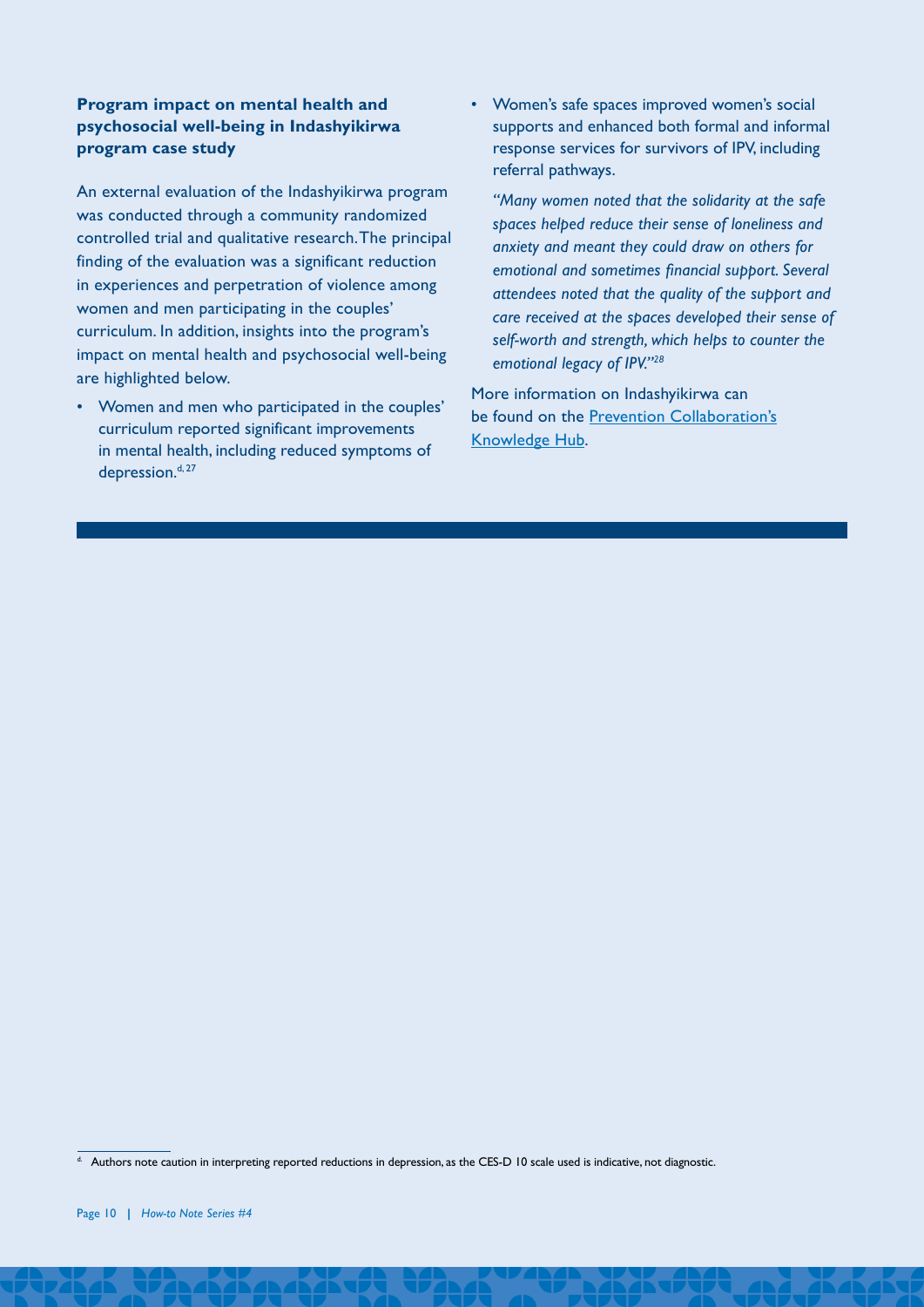# **Dos and Don'ts for MHPSS Programming**

Table 3 provides key considerations for MHPSS programming at each step of the USAID program cycle.

## **Table 3. "Dos and don'ts" for MHPSS programming at each step of the USAID program cycle.**

| <b>Do</b>                                                                                                                                                                            | Don't                                                                                                                                                                          |  |  |  |
|--------------------------------------------------------------------------------------------------------------------------------------------------------------------------------------|--------------------------------------------------------------------------------------------------------------------------------------------------------------------------------|--|--|--|
| <b>Assessment</b>                                                                                                                                                                    |                                                                                                                                                                                |  |  |  |
| Consult with diverse populations at risk of GBV<br>about the way they think about mental health and<br>their MHPSS needs and priorities.                                             | Assume needs, priorities, symptoms, and help-<br>seeking behaviors will be the same for all groups<br>and survivors.                                                           |  |  |  |
| Map existing MHPSS services and assess for<br>safety-harmful attitudes, bias, ability to be<br>survivor centered.                                                                    | Assume all MHPSS services will be safe for<br>diverse survivors.                                                                                                               |  |  |  |
| Train assessment teams in survivor-centered<br>principles, responding to disclosures, and ethical and<br>safety considerations for data collection.                                  | Ask questions that are distressing or will put<br>respondents at risk of further violence.                                                                                     |  |  |  |
| <b>Program Design</b>                                                                                                                                                                |                                                                                                                                                                                |  |  |  |
| Design interventions to address gaps in services.                                                                                                                                    | Duplicate existing services.                                                                                                                                                   |  |  |  |
| Co-create programming with communities and<br>those at risk of GBV.                                                                                                                  | Actively seek to identify survivors in the<br>community to inform your programming.                                                                                            |  |  |  |
| Contextualize program models to meet identified<br>needs and align with cultural definitions of mental<br>health, psychosocial well-being, etc.                                      | Assume services will be appropriate across<br>contexts without consultation about relevant<br>cultural definitions.                                                            |  |  |  |
| Set up services that seek to identify and increase<br>strengths and resiliencies of individuals, families,<br>and communities.                                                       | Focus on identifying specific mental health<br>conditions, particularly if not a psychologist or<br>other mental health provider trained to do so.                             |  |  |  |
| Design interventions that align with trauma-<br>informed and survivor-centered principles (safety,<br>confidentiality, respect, nondiscrimination).                                  | Set up MHPSS services that are stigmatizing or<br>that identify survivors to the wider community.                                                                              |  |  |  |
| Ensure appropriate funding and staffing for<br>program activities.                                                                                                                   | Implement individual or group MHPSS<br>interventions without high-quality technical<br>supervision, training, and support to staff.                                            |  |  |  |
| Identify and address critical barriers to and<br>enablers of sustainability (e.g., equitable pay, staffing<br>shortages, professional development, organizational<br>care policies). | Provide short-term, stand-alone interventions<br>when additional MHPSS services to support<br>continued therapeutic work with individuals do<br>not exist or are inaccessible. |  |  |  |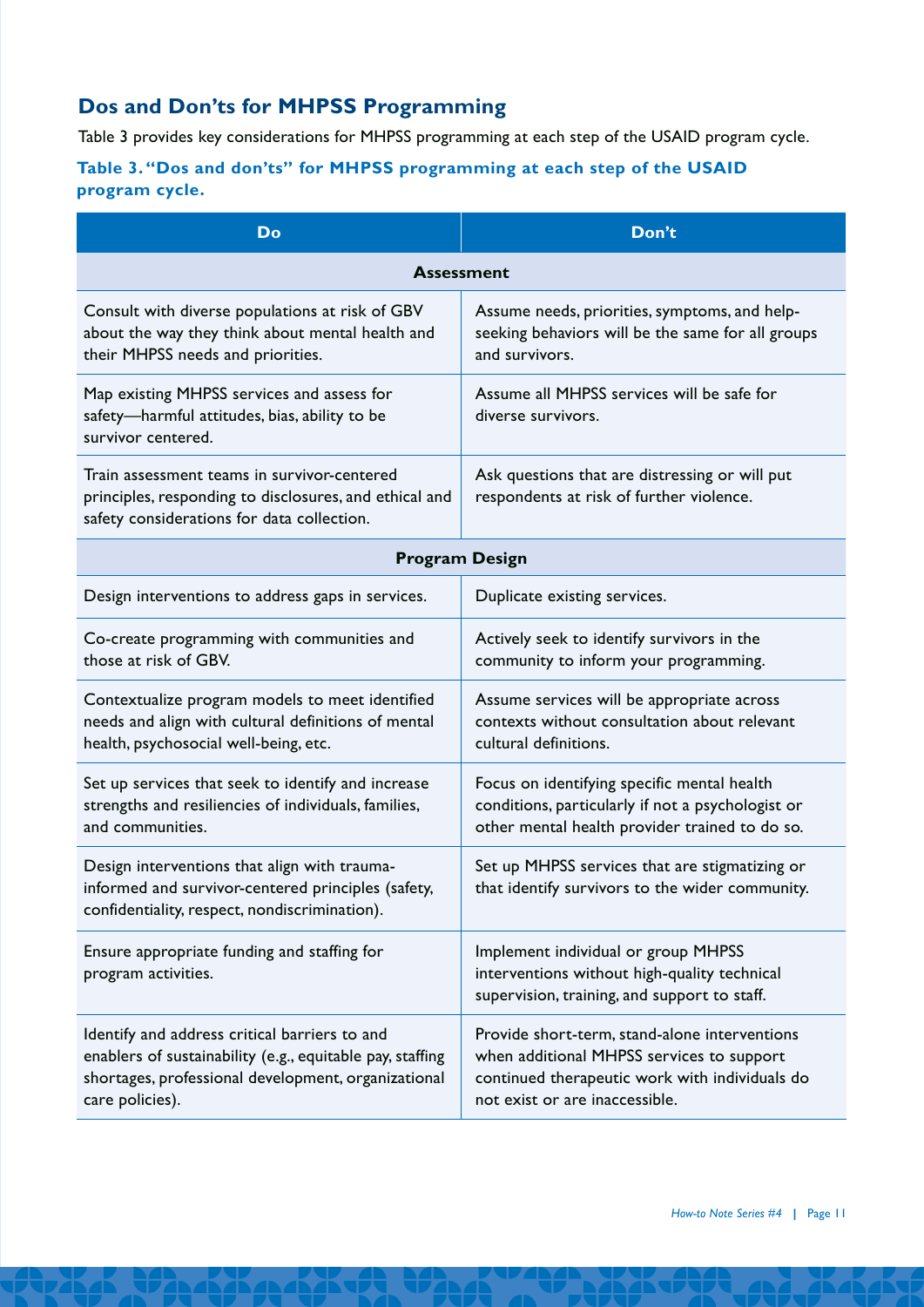| Do                                                                                                                                                                                      | Don't                                                                                                                              |  |  |  |
|-----------------------------------------------------------------------------------------------------------------------------------------------------------------------------------------|------------------------------------------------------------------------------------------------------------------------------------|--|--|--|
| Implementation                                                                                                                                                                          |                                                                                                                                    |  |  |  |
| Seek to provide programming through<br>appropriately trained and supervised staff from<br>the local community.                                                                          | Provide programming without assessing whether<br>staff have the necessary qualifications and capacity<br>to deliver interventions. |  |  |  |
| Provide technical supervision and ongoing capacity-<br>building relevant to the services being provided.                                                                                | Equate program line management with technical<br>or clinical supervision                                                           |  |  |  |
| Establish clear protocols for responding to<br>disclosures of GBV-including from men, boys, and<br>people with diverse SOGIESC-and vet all services<br>to which survivors are referred. | Assume that services will be safe, appropriate,<br>accessible, and survivor-centered for all groups<br>of survivors.               |  |  |  |
| Train staff to recognize signs of mental distress,<br>including trauma reactions, and link survivors to<br>appropriate services.                                                        | Focus solely on trauma and post-traumatic stress<br>disorder in understanding mental health.                                       |  |  |  |
| Monitoring, Evaluation, Adapting, and Learning                                                                                                                                          |                                                                                                                                    |  |  |  |
| Set up appropriate MEL structures for GBV<br>MHPSS programming that include protecting<br>confidential data.                                                                            | Implement MEL systems without appropriate<br>training and supervision.                                                             |  |  |  |
| Use existing MEL data to inform advocacy work,<br>technical support to governments, and information<br>and awareness campaigns.                                                         | Make assumptions that are not contextualized<br>with local data.                                                                   |  |  |  |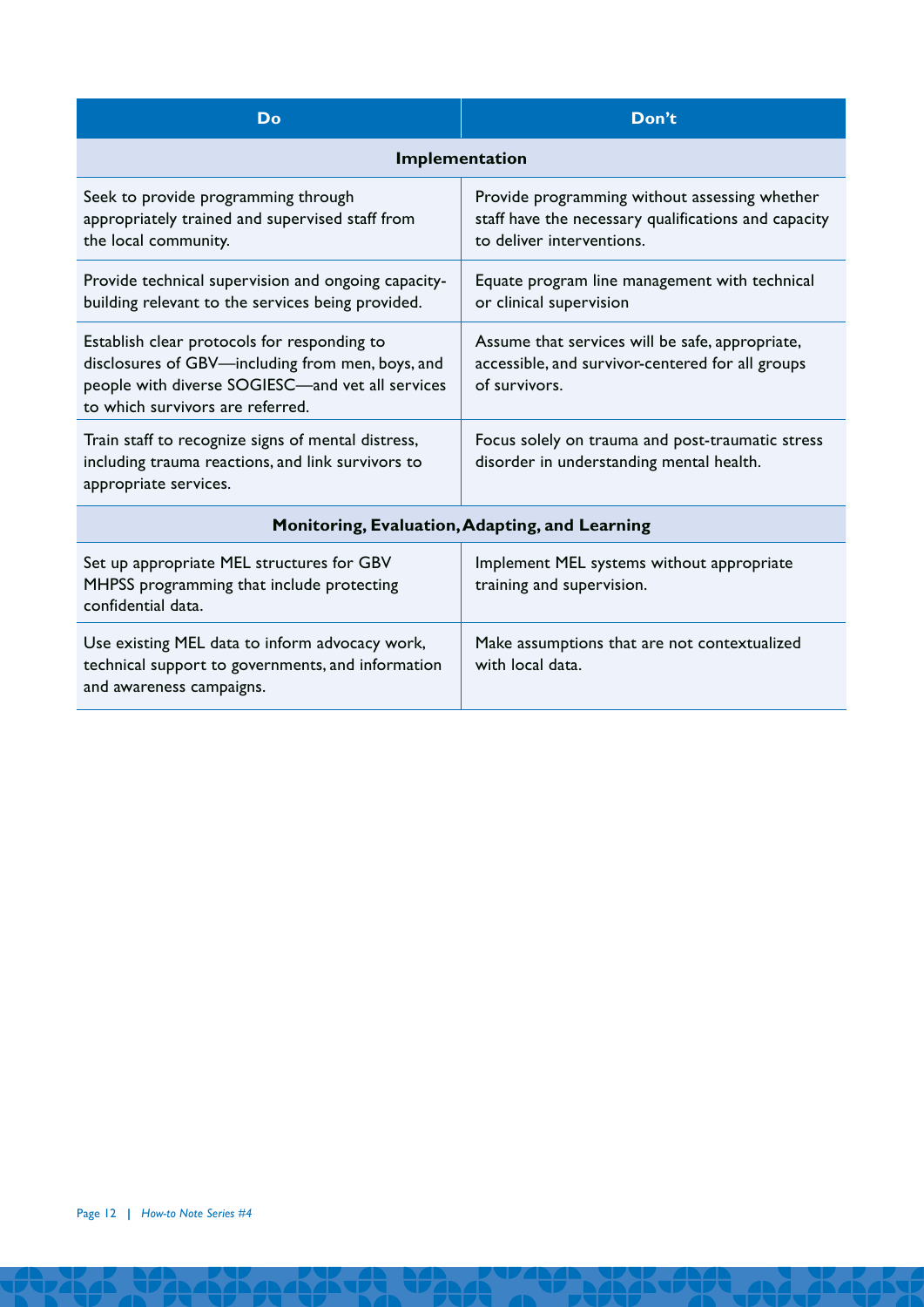## **Resources**

- [United States Strategy to Prevent and Respond to](https://www.state.gov/wp-content/uploads/2019/03/258703.pdf)  [Gender-Based Violence Globally](https://www.state.gov/wp-content/uploads/2019/03/258703.pdf)
- [IASC Minimum Standards for Gender-Based](https://www.unfpa.org/sites/default/files/pub-pdf/19-200_Minimun_Standards_Report_ENGLISH-Nov.FINAL_.pdf)  [Violence in Emergencies Programming](https://www.unfpa.org/sites/default/files/pub-pdf/19-200_Minimun_Standards_Report_ENGLISH-Nov.FINAL_.pdf)
- How to Implement a Survivor-Centered Approach [in GBV Programming](https://makingcents.com/wp-content/uploads/2021/01/CARE-GBV-03-Survivor-centered-v9-508c.pdf)
- [How to Embed Self- and Collective Care within](https://makingcents.com/wp-content/uploads/2022/04/CARE-GBV_05_Self_Collective_Care-v9-508c.pdf)  [Organizations Addressing Gender-Based Violence](https://makingcents.com/wp-content/uploads/2022/04/CARE-GBV_05_Self_Collective_Care-v9-508c.pdf)
- [SAMHSA's Concept of Trauma and Guidance for a](https://ncsacw.samhsa.gov/userfiles/files/SAMHSA_Trauma.pdf)  [Trauma-Informed Approach](https://ncsacw.samhsa.gov/userfiles/files/SAMHSA_Trauma.pdf)
- [Chemonics Trauma-Informed Approaches to](https://chemonics.com/wp-content/uploads/2020/10/TIA_PREPARE_GESI_Checklist_Final-Copy.pdf)  [Development Checklist](https://chemonics.com/wp-content/uploads/2020/10/TIA_PREPARE_GESI_Checklist_Final-Copy.pdf)
- Women Rise: A GBV Psychosocial Support [Framework and Toolkit](http://womenrise.gbvresponders.org/)
- [Interagency Gender-Based Violence Case](https://gbvresponders.org/wp-content/uploads/2017/04/Interagency-GBV-Case-Management-Guidelines_Final_2017.pdf)  [Management Guidelines](https://gbvresponders.org/wp-content/uploads/2017/04/Interagency-GBV-Case-Management-Guidelines_Final_2017.pdf)
- [Addressing Sexual Violence against Men, Boys, and](https://www.womensrefugeecommission.org/research-resources/addressing-sexual-violence-against-men-boys-lgbtiq-persons-in-humanitarian-settings-guidance-note/)  LGBTOI+ Persons in Humanitarian Settings: A [Field-Friendly Guidance Note by Sector](https://www.womensrefugeecommission.org/research-resources/addressing-sexual-violence-against-men-boys-lgbtiq-persons-in-humanitarian-settings-guidance-note/)
- [Women and Girls Safe Spaces: A Toolkit for](https://reliefweb.int/sites/reliefweb.int/files/resources/IRC-WGSS-Toolkit-Eng.pdf)  Advancing Women's and Girls' Empowerment in [Humanitarian Settings](https://reliefweb.int/sites/reliefweb.int/files/resources/IRC-WGSS-Toolkit-Eng.pdf)
- Integrating Mental Health and Psychosocial [Support into Youth Programming: A Toolkit](https://www.youthpower.org/sites/default/files/YouthPower/files/resources/MHPSS TOOLKIT_EDIT OCT 11_ FIXED VERSION.pdf)
- **[Common Elements Treatment Approach](https://www.cetaglobal.org/)**
- **[Interpersonal Psychotherapy](https://div12.org/treatment/interpersonal-psychotherapy-for-depression/#treatment-manuals)**
- [Cognitive Processing Therapy](https://www.apa.org/ptsd-guideline/treatments/cognitive-processing-therapy)
- [WHO | Caring for Women Subjected to Violence:](https://www.who.int/reproductivehealth/publications/caring-for-women-subject-to-violence/en/)  [A WHO Curriculum for Training Health-care](https://www.who.int/reproductivehealth/publications/caring-for-women-subject-to-violence/en/)  **[Providers](https://www.who.int/reproductivehealth/publications/caring-for-women-subject-to-violence/en/)**
- [IASC Reference Group Mental Health and](https://www.who.int/mental_health/publications/IASC_reference_group_psychosocial_support_assessment_guide.pdf)  [Psychosocial Support Assessment Guide](https://www.who.int/mental_health/publications/IASC_reference_group_psychosocial_support_assessment_guide.pdf)
- [IASC Guidelines on Mental Health and](https://www.who.int/mental_health/emergencies/guidelines_iasc_mental_health_psychosocial_june_2007.pdf)  [Psychosocial Support in Emergency Settings](https://www.who.int/mental_health/emergencies/guidelines_iasc_mental_health_psychosocial_june_2007.pdf)

## **Acknowledgments**

This how-to note was written by Gretchen Emick and Jennifer Davis, with support from members of the CARE-GBV team, including Alyssa Bovell, Suzanne Fischer, Diane Gardsbane, Michele Lanham, Paula Majumdar, Sarah Muthler, Jill Vitick, Hannah Webster and Leigh Wynne. Thank you to the USAID staff who provided review and input: Abir Aldhalimi, Bryn Bandt-Law, Paul Bolton, Teresa Parr, Mieka Brand Polanco, Chaitra Shenoy, Jamie Small, and Linda Sussman; and to Dr. Erin Stern, Co-Principal Investigator for the Indashyikirwa impact evaluation, who informed the case study.

**Suggested citation:** CARE-GBV. How to integrate mental health and psychosocial interventions in gender-based violence programs in low-resource settings [No. 4 in a series]. Washington (DC): USAID; 2022.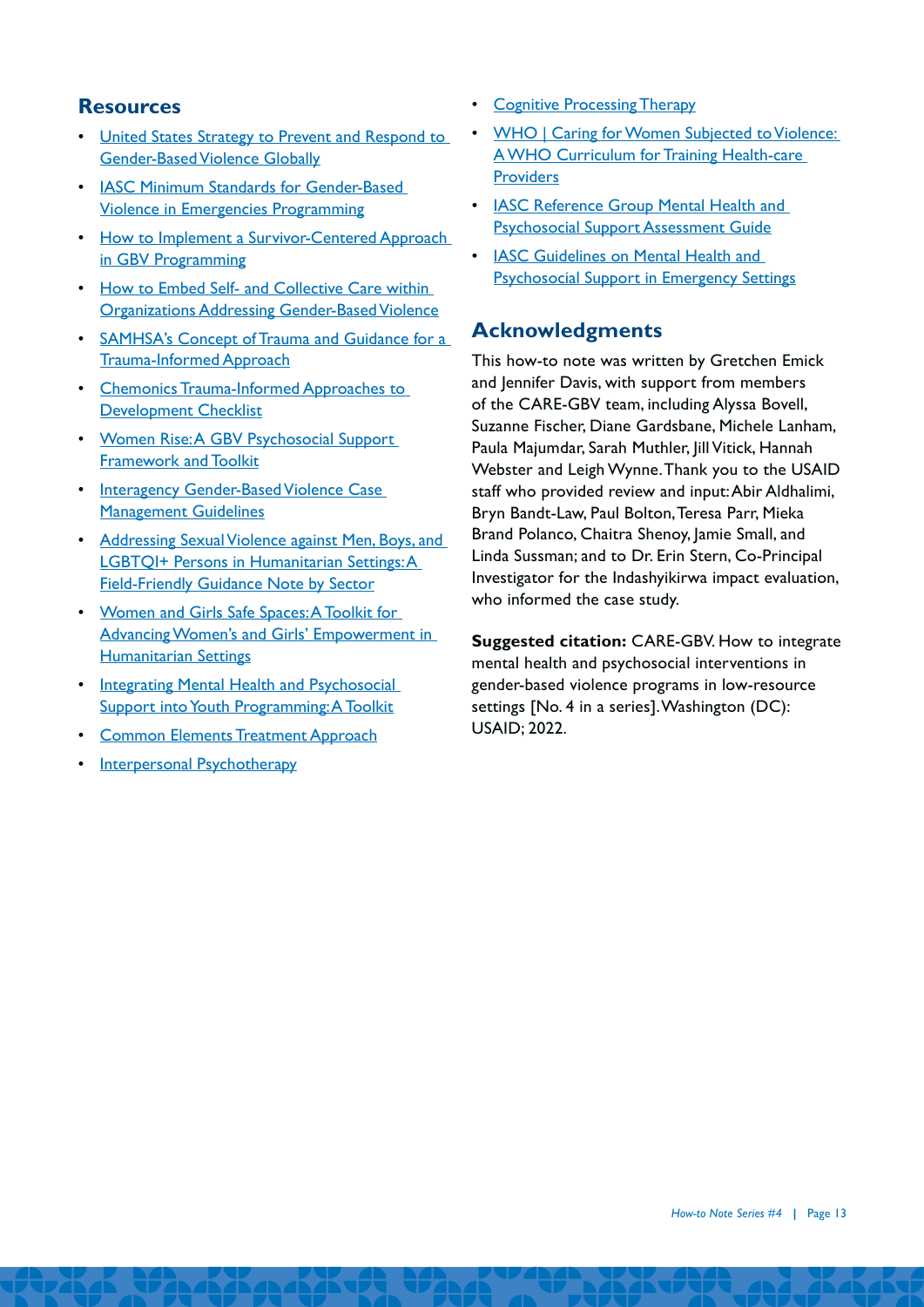## **References**

- <sup>1</sup> Mentalhealth.gov. What Is Mental Health? [Internet]. 2021 [cited 2021 Dec 8]. Available from: [https://www.](https://www.mentalhealth.gov/basics/what-is-mental-health) [mentalhealth.gov/basics/what-is-mental-health](https://www.mentalhealth.gov/basics/what-is-mental-health).
- <sup>2</sup> Galderisi S, Heinz A, Kastrup M, Beezhold I, and Sartorius N. Toward a new definition of mental health. 2015. World psychiatry: official journal of the World Psychiatric Association (WPA), 14(2), 231–233. Available from: <https://doi.org/10.1002/wps.20231>.
- <sup>3</sup> Orenstein GA, Lewis L. Erikson's stages of psychosocial development. 2020 Nov 22. StatPearls [Internet]. Treasure Island (FL): StatPearls Publishing; 2021 Jan. PMID: 32310556.
- <sup>4</sup> Kumar C. Psychosocial well-being of individuals. Quality Education. Encyclopedia of the UN Sustainable Development Goals. Springer, Cham; 2020. Available from: [https://doi.org/10.1007/978-3-319-95870-5\\_45.](https://doi.org/10.1007/978-3-319-95870-5_45)
- <sup>5</sup> Action for the Rights of Children (ARC). ARC resource pack: foundation module 7—psychosocial support. 2009 [cited 2021 Oct 8]. Available from: [https://www.refworld.](https://www.refworld.org/docid/4b55dabe2.htmlhttps://www.refworld.org/docid/4b55dabe2.html) [org/docid/4b55dabe2.html.](https://www.refworld.org/docid/4b55dabe2.htmlhttps://www.refworld.org/docid/4b55dabe2.html)
- <sup>6</sup> Substance Abuse and Mental Health Services Administrations (SAMHSA). SAMHSA's concept of trauma and guidance for a trauma-informed approach. 2014 [cited 2021 November 22]. Available from: [https://ncsacw.](https://ncsacw.samhsa.gov/userfiles/files/SAMHSA_Trauma.pdf) [samhsa.gov/userfiles/files/SAMHSA\\_Trauma.pdf](https://ncsacw.samhsa.gov/userfiles/files/SAMHSA_Trauma.pdf).
- Herman J. Trauma and Recovery. Basic Books; 2015.
- <sup>8</sup> Gevers A and Dartnall E. The role of mental health in primary prevention of sexual and gender-based violence. Global Health Action. 2014; 7:1. doi: [10.3402/gha.v7.24741](https://www.tandfonline.com/doi/full/10.3402/gha.v7.24741).
- <sup>9</sup> Ashburn K, Kerner B, Ojamuge D, and Lundgren R. Evaluation of the responsible, engaged, and loving (REAL) fathers initiative on physical child punishment and intimate partner violence in Northern Uganda. Prev Sci. 2017; 18, 854–864. [https://doi.org/10.1007/s11121-016-0713-9.](https://doi.org/10.1007/s11121-016-0713-9)
- <sup>10</sup> Promundo and Sonke Gender Justice. Breaking the cycle of intergenerational violence: the promise of psychosocial interventions to address children's exposure to violence. Washington, DC: Promundo-US and Cape Town: Sonke Gender Justice. 2018. Available from: [https://promundoglobal.org/wp-content/uploads/2020/03/](https://promundoglobal.org/wp-content/uploads/2020/03/Breaking-the-Cycle-Report-Final-V3.pdf) [Breaking-the-Cycle-Report-Final-V3.pdf.](https://promundoglobal.org/wp-content/uploads/2020/03/Breaking-the-Cycle-Report-Final-V3.pdf)
- <sup>11</sup> What Works to Prevent Violence. Associations between alcohol, poor mental health and intimate partner violence. UK aid; 2021 [cited 2021 Dec 8]. Available from: What\_Works\_2019\_Associations\_Alcohol\_mental [health\\_IPV-1.pdf \(prevention-collaborative.org\)](https://prevention-collaborative.org/wp-content/uploads/2021/08/What_Works_2019_Associations_Alcohol_mental_health_IPV-1.pdf).
- <sup>12</sup> Inter-Agency Standing Committee (IASC). IASC guidelines on mental health and psychosocial support in emergency settings. Geneva: IASC. 2007. Available from: [https://www.](https://www.who.int/mental_health/emergencies/guidelines_iasc_mental_health_psychosocial_june_2007.pdf) who.int/mental\_health/emergencies/guidelines\_iasc mental health psychosocial june 2007.pdf.
- <sup>13</sup> UN Women. Creating safe and empowering public spaces with women and girls. Available from: [https://www.](https://www.unwomen.org/en/what-we-do/ending-violence-against-women/creating-safe-public-spaces) [unwomen.org/en/what-we-do/ending-violence-against](https://www.unwomen.org/en/what-we-do/ending-violence-against-women/creating-safe-public-spaces)[women/creating-safe-public-spaces.](https://www.unwomen.org/en/what-we-do/ending-violence-against-women/creating-safe-public-spaces)
- <sup>14</sup> Murray LK, Kane JC, Glass N, Skavenski van Wyk S, Melendez F, Paul R, et al. Effectiveness of the common elements treatment approach (Ceta) in reducing intimate partner violence and hazardous alcohol use in Zambia (VATU): a randomized controlled trial. PLoS medicine. 2020 Apr 17;17(4):e1003056. Available from: [https://](https://journals.plos.org/plosmedicine/article?id=10.1371/journal.pmed.1003056) [journals.plos.org/plosmedicine/article?id=10.1371/journal.](https://journals.plos.org/plosmedicine/article?id=10.1371/journal.pmed.1003056) [pmed.1003056.](https://journals.plos.org/plosmedicine/article?id=10.1371/journal.pmed.1003056)
- <sup>15</sup> Johns Hopkins Bloomberg School of Public Health. Common Elements Treatment Approach (CETA). 2021. Available from: [https://www.cetaglobal.org/.](https://www.cetaglobal.org/)
- <sup>16</sup> Society of Clinical Psychology. Interpersonal psychotherapy for depression. Division 12 of the American Psychological Association. Available from: [https://](https://div12.org/treatment/interpersonal-psychotherapy-for-depression/%23treatment-manuals) [div12.org/treatment/interpersonal-psychotherapy-for](https://div12.org/treatment/interpersonal-psychotherapy-for-depression/%23treatment-manuals)[depression/#treatment-manuals](https://div12.org/treatment/interpersonal-psychotherapy-for-depression/%23treatment-manuals).
- <sup>17</sup> Bass JK, Annan J, Murray SM, Kaysen D, Griffiths S, Cetinoglu T, et al. Controlled trial of psychotherapy for Congolese survivors of sexual violence. N Engl J Med. 2013 Jun 6;368(23):2182-91. doi: 10.1056/NEJMoa1211853.
- <sup>18</sup> Dyantyi Y and Sidzumo C. Survivor-centred approaches to eradicating GBV: centering survivor experiences, intersectionality and restoring power. CULTURE Review Magazine. 2019 Jul 25. Available from: [https://culture-review.](https://culture-review.co.za/survivor-centred-approaches-to-eradicating-gbv) [co.za/survivor-centred-approaches-to-eradicating-gbv](https://culture-review.co.za/survivor-centred-approaches-to-eradicating-gbv).
- <sup>19</sup> Ward J. Feminist approaches to specialized mental health care for survivors of gender-based violence. The GBV AoR Help Desk. 2020 Jun 12. Available from: [Https://](https://www.sddirect.org.uk/Media/1979/Evidence-Digest-Feminist-Approaches-to-Mental-Health-Care-for-Gbv-Survivors-29052020.Pdf) [Www.Sddirect.Org.Uk/Media/1979/Evidence-Digest-](https://www.sddirect.org.uk/Media/1979/Evidence-Digest-Feminist-Approaches-to-Mental-Health-Care-for-Gbv-Survivors-29052020.Pdf)[Feminist-Approaches-to-Mental-Health-Care-for-Gbv-](https://www.sddirect.org.uk/Media/1979/Evidence-Digest-Feminist-Approaches-to-Mental-Health-Care-for-Gbv-Survivors-29052020.Pdf)[Survivors-29052020.Pdf.](https://www.sddirect.org.uk/Media/1979/Evidence-Digest-Feminist-Approaches-to-Mental-Health-Care-for-Gbv-Survivors-29052020.Pdf)
- <sup>20</sup> Temin M and Heck C. Impact of community-based girl groups. GIRL Center Research Brief No. 6. New York: Population Council. 2021. Available from: [https://](https://www.popcouncil.org/uploads/resources/2021SBSR_GIRLCenterResearchBrief_06.pdf?mc_cid=fec4f77889&mc_eid=92a567055f) [www.popcouncil.org/uploads/resources/2021SBSR\\_](https://www.popcouncil.org/uploads/resources/2021SBSR_GIRLCenterResearchBrief_06.pdf?mc_cid=fec4f77889&mc_eid=92a567055f) GIRLCenterResearchBrief\_06.pdf?mc [cid=fec4f77889&mc\\_eid=92a567055f](https://www.popcouncil.org/uploads/resources/2021SBSR_GIRLCenterResearchBrief_06.pdf?mc_cid=fec4f77889&mc_eid=92a567055f).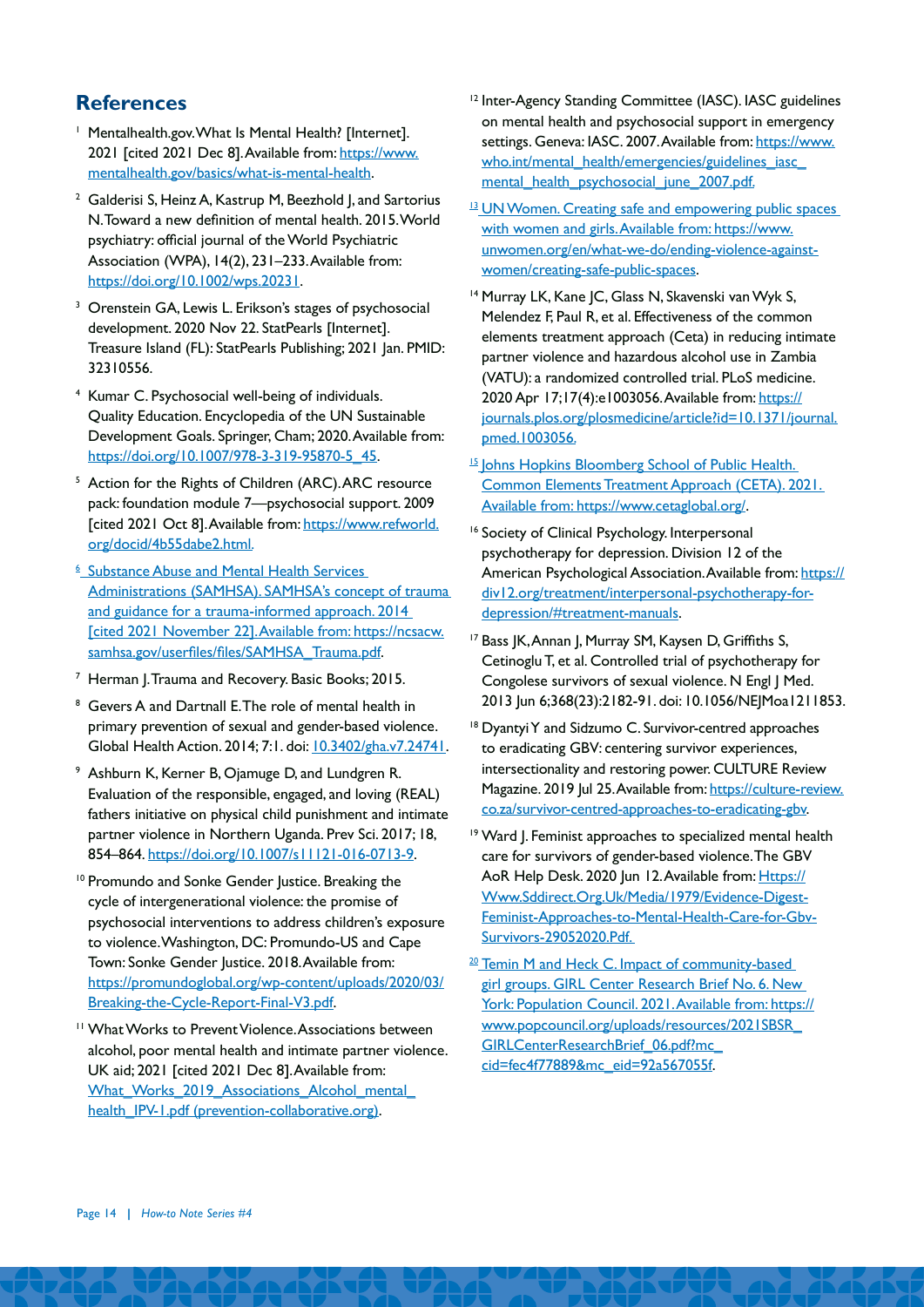- <sup>21</sup> Ashburn K, Kerner B, Ojamuge D, et al. Evaluation of the Responsible, Engaged, and Loving (REAL) Fathers Initiative on Physical Child Punishment and Intimate Partner Violence in Northern Uganda. Prev Sci 2017; 18, 854–864. Available from: [https://doi.org/10.1007/s11121-016-0713-9.](https://doi.org/10.1007/s11121-016-0713-9)
- <sup>22</sup> International Rescue Committee. Women and girls safe spaces: a toolkit for advancing women's and girls' empowerment in humanitarian settings. 2020. Available from: [https://gbvresponders.org/wp-content/](https://gbvresponders.org/wp-content/uploads/2020/02/IRC-WGSS-English-2020.pdf) [uploads/2020/02/IRC-WGSS-English-2020.pdf](https://gbvresponders.org/wp-content/uploads/2020/02/IRC-WGSS-English-2020.pdf).
- <sup>23</sup> Women's Refugee Commission. Addressing sexual violence against men, boys, and LGBTIQ+ persons in humanitarian settings: a field-friendly guidance note by sector. 2021. Available from: [https://www.womensrefugeecommission.](https://www.womensrefugeecommission.org/wp-content/uploads/2021/02/Addressing-Sexual-Violence-against-Men-Boys-LGBTIQ-Persons-Guidance-Note-022021-1.pdf) [org/wp-content/uploads/2021/02/Addressing-Sexual-](https://www.womensrefugeecommission.org/wp-content/uploads/2021/02/Addressing-Sexual-Violence-against-Men-Boys-LGBTIQ-Persons-Guidance-Note-022021-1.pdf)[Violence-against-Men-Boys-LGBTIQ-Persons-Guidance-](https://www.womensrefugeecommission.org/wp-content/uploads/2021/02/Addressing-Sexual-Violence-against-Men-Boys-LGBTIQ-Persons-Guidance-Note-022021-1.pdf)[Note-022021-1.pdf](https://www.womensrefugeecommission.org/wp-content/uploads/2021/02/Addressing-Sexual-Violence-against-Men-Boys-LGBTIQ-Persons-Guidance-Note-022021-1.pdf).
- <sup>24</sup> CARE Rwanda. Couple Curriculum Training Module. 2018. Available from: [https://www.whatworks.co.za/resources/](https://www.whatworks.co.za/resources/item/560-couples-curriculum-training-module) [item/560-couples-curriculum-training-module](https://www.whatworks.co.za/resources/item/560-couples-curriculum-training-module).
- <sup>25</sup> Chatterii S, Stern E, Dunkle K, Heise L, Community activism as a strategy to reduce intimate partner violence (IPV) in rural Rwanda: results of a community randomised trial. J Glob Health. 2020;10(1):010406. doi: [10.7189/](https://pubmed.ncbi.nlm.nih.gov/32257154/) [jogh.10.010406.](https://pubmed.ncbi.nlm.nih.gov/32257154/)
- <sup>26</sup> The Prevention Collaborative. (2019). Program summary: the Indashyikirwa program, Rwanda. 2019. Available from: [https://prevention-collaborative.org/](https://prevention-collaborative.org/wp-content/uploads/2021/08/PROGRAMME-SUMMARY-Indashyikirwa-FINAL-1.pdf) [wp-content/uploads/2021/08/PROGRAMME-SUMMARY-](https://prevention-collaborative.org/wp-content/uploads/2021/08/PROGRAMME-SUMMARY-Indashyikirwa-FINAL-1.pdf)[Indashyikirwa-FINAL-1.pdf.](https://prevention-collaborative.org/wp-content/uploads/2021/08/PROGRAMME-SUMMARY-Indashyikirwa-FINAL-1.pdf)
- <sup>27</sup> Dunkle K, Stern E, Chatterji S, et al. Effective prevention of intimate partner violence through couples training: a randomised controlled trial of Indashyikirwa in Rwanda. BMJ Global Health 2020;5:e002439. doi: **10.1136/** [bmjgh-2020-002439](https://pubmed.ncbi.nlm.nih.gov/33355268/).
- <sup>28</sup> Stern E and Carlson K. Indashyikirwa women's safe spaces: informal response for survivors of IPV within a Rwandan prevention programme. Social Sciences. 2019 Mar; 76. doi: [10.3390/socsci8030076.](https://www.mdpi.com/2076-0760/8/3/76/htm)

The goal of the Collective Action to Reduce Gender-Based Violence (CARE-GBV) activity is to strengthen USAID's collective prevention and response, or "collective action" in gender-based violence (GBV) development programming across USAID. For more information about CARE-GBV, click [here.](https://makingcents.com/project/collective-action-to-reduce-gbv/)

To learn more, please contact:

#### **Chaitra Shenoy**

*Contracting Officer's Representative* Gender Equality and Women's Empowerment Hub c[shenoy@usaid.gov](mailto:cshenoy%40usaid.gov?subject=)

#### **Diane Gardsbane, PhD**

*Chief of Party* CARE-GBV d[iane@makingcents.com](mailto:Diane%40makingcents.com?subject=)